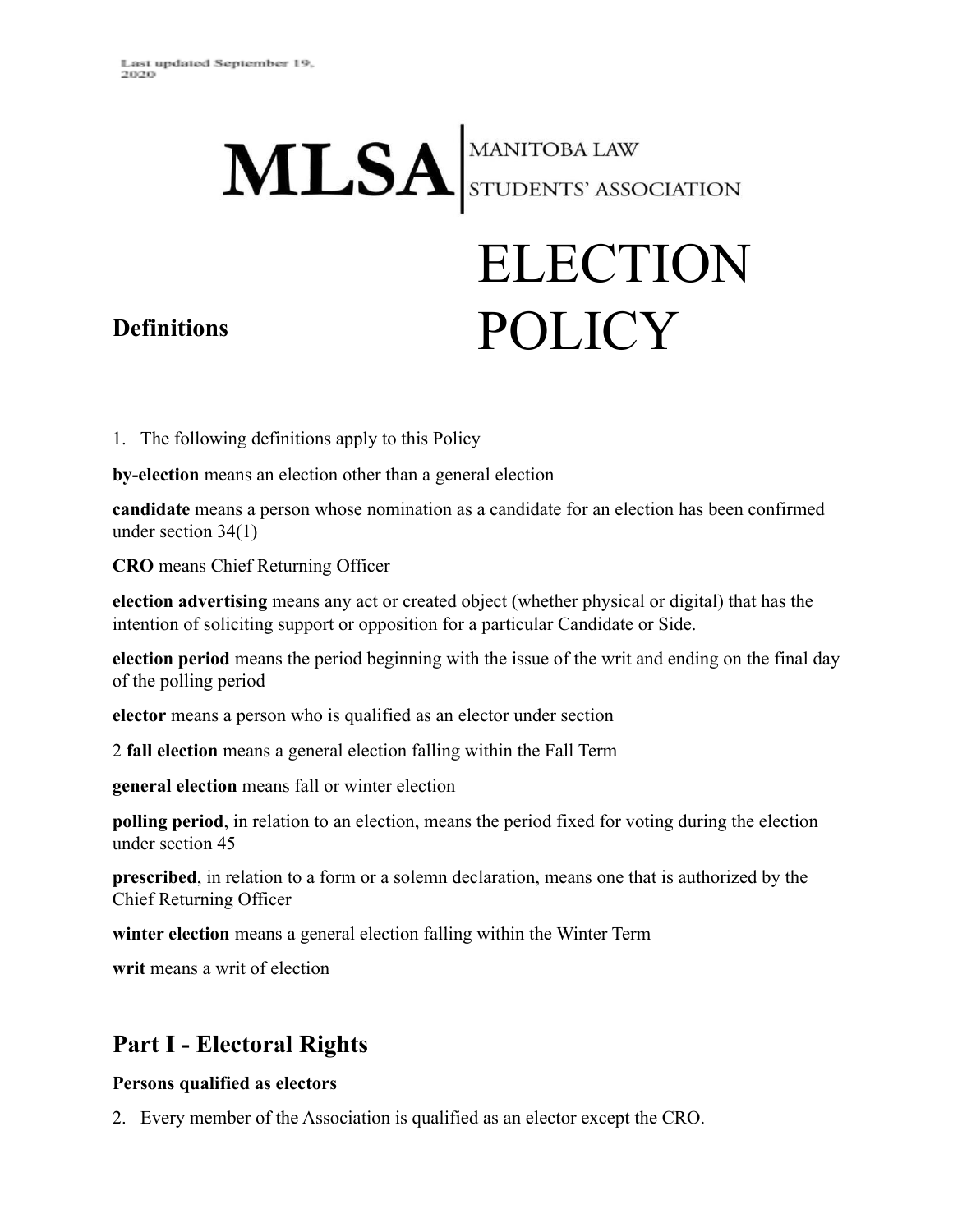#### **Persons entitled to vote**

3. Subject to this policy, every person who is qualified as an elector is entitled to have their name included on the list of electors and to vote during the polling period.

#### **Additional Requirements to Vote for certain Offices**

- 4. An elector is eligible to vote for
	- a. 1L Class Representative if the elector is in 1L, and if eligible, may only vote for 1L Class Representative in their own respective Class Section;
	- b. 2L Class Representative if the elector is
		- i. in 1L in the case of a Winter Election; or
		- ii. in 2L in the case of a Fall Election or by-election;
	- c. 3L Class Representative if the elector is
		- i. in 2L in the case of a Winter Election; or
		- ii. in 3L in the case of a Fall Election or by-election;
	- d. Part-Time Students' Representative if the elector is a Part-Time Student;
	- e. Gender and Sexual Minority Students' Representative if the elector self-identifies as a gender or sexual minority;
	- f. Students Living with Disabilities Representative if the elector self-identifies as a student living with a disability;
	- g. Women's Representative if the elector self-identifies as a woman;
	- h. Visible Minorities Representative if the elector self-identifies as a visible minority.

#### **MILSA Representative**

5. Notwithstanding any other provision of the Election Policy, the MILSA Representative shall be selected in the manner set out in the governing documents of MILSA.

# **Part II - Chief Returning Officer**

#### **Promulgation of Rules by the CRO**

6. (1) The CRO may promulgate such rules as necessary for the fair and efficient functioning of elections and referenda, provided that such rules are consistent with the Constitution and Policies of the Association.

(2) The CRO must publish all rules promulgated under this Policy such that they are freely accessible to all members of the Association.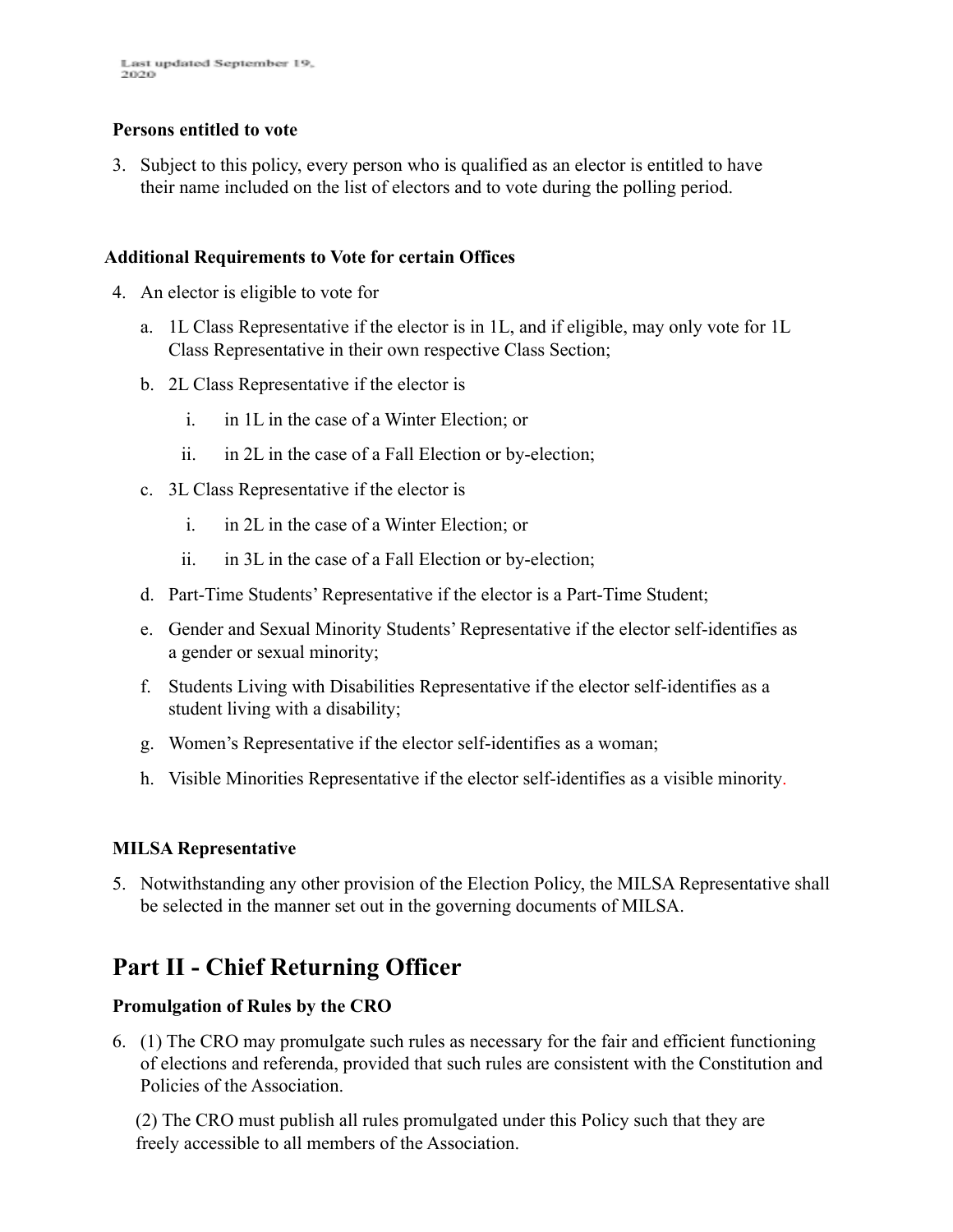#### **Enforcement of Rules by the CRO**

- 7. The CRO must enforce all rules found within this policy and is empowered to take all reasonable steps to do so, including without limitation
	- a. by ordering the removal of any material the CRO believes on reasonable grounds is in violation of the election policy;
	- b. by removing the name of any candidate from the ballot who is found ineligible to vote for or hold the office they are nominated for; or
	- c. by declaring the outcome of any election or referendum null and void, but only where failing to do so would bring the fair administration of the election or referendum, as the case may be, into disrepute.
- 8. The CRO may refer any alleged violation of this policy, failure to comply with a rule promulgated by the CRO or failure to comply with an order of the CRO under section 7 to Council where the CRO deems it in the interest of maintaining a fair electoral system to do so.
- 9. Decisions of the CRO are final and not subject to appeal.

#### **CRO Assistants**

10. (1) The CRO may designate up to two consenting members of the Association, except a candidate or their representative, as a CRO Assistant to assist in the planning and execution of an election or referendum.

(2) The CRO may delegate any power or responsibility given to them under this Policy to a CRO Assistant, except any power or responsibility

- a. listed under Part II of this Policy;
- b. to verify the results of an election; or
- c. to declare a candidate elected or acclaimed.

(3) A CRO Assistant is held to the same standard as the CRO in exercising any power or responsibility under this Policy

# **Part III - List of Electors**

11. (1) As soon as possible after the issue of a writ, the CRO shall prepare the list of electors.

#### **Content of List**

(2) The list of electors shall contain only the name and contact information of each elector.

#### **Number of Electors**

(3) The CRO shall, not later than the 14th day before the polling period, determine the number of names appearing on the list of electors.

#### **Notice of Confirmation of Registration**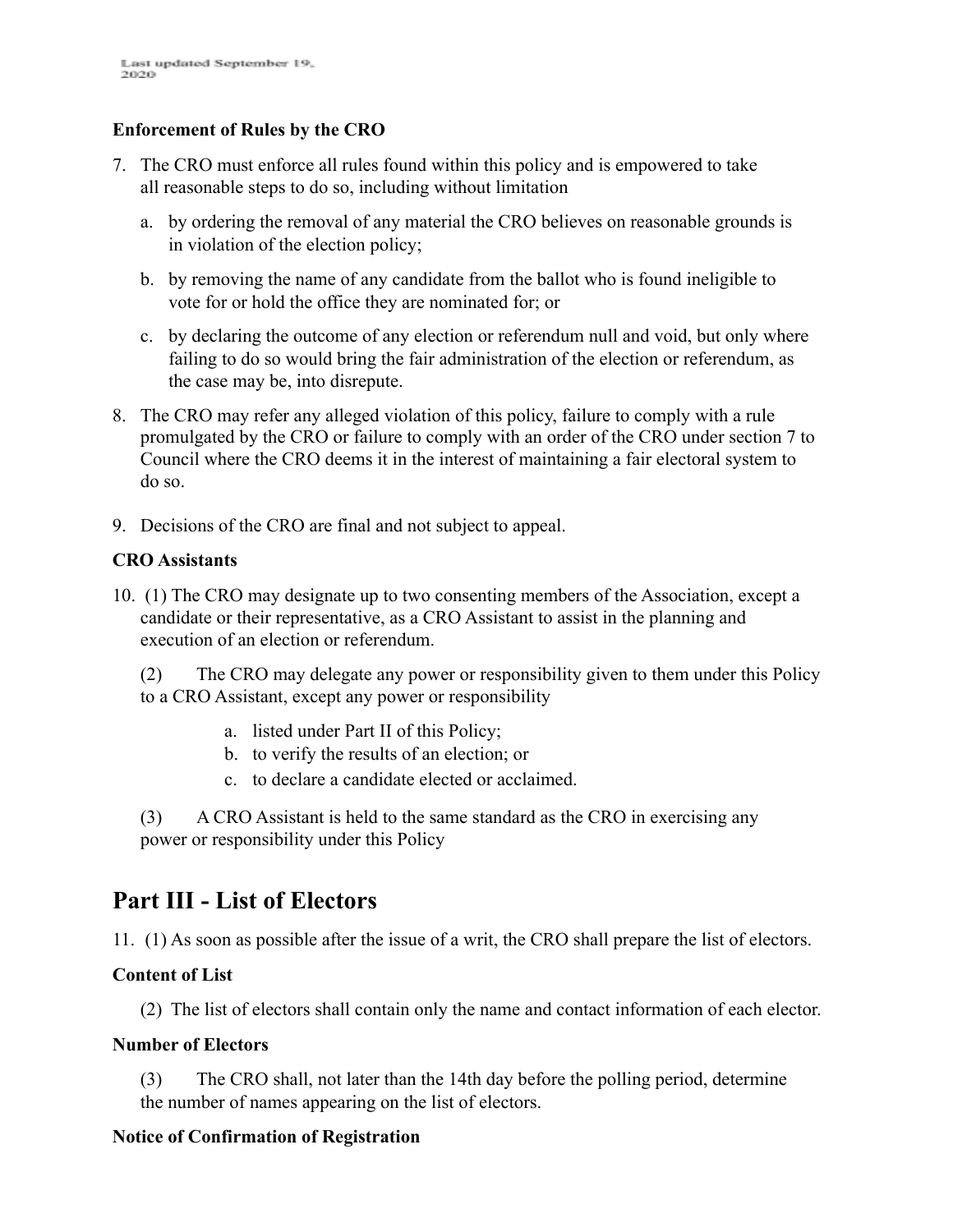12. The CRO shall, as soon as possible after the issue of the writ but not later than the 14th day before the polling period, send a notice of confirmation of registration to every elector whose name appears on the list of electors.

#### **Revision of the List of Electors**

13. The CRO may receive applications for additions or corrections to, or deletions from, the list of electors.

#### **Revision – Purpose**

14. The CRO shall revise the list of electors by

- a. adding the names of electors who were omitted from the list;
- b. correcting information respecting electors whose names are on the list; and
- c. deleting the names of persons whose names were incorrectly inserted on the list.

#### **Deletion of Name of Elector**

15. The CRO may delete the name of a person from the list of electors if it is established that the person is not qualified as an elector, or if the person voluntarily removes themselves as a candidate.

#### **Notice of Confirmation of Registration**

16. The CRO shall, as soon as possible, send a notice of confirmation of registration to every elector whose name is added to the list of electors.

#### **Revised Number of Electors**

17. After any addition or deletion to the list of electors, the CRO shall, as soon as possible, determine the new number of names appearing on the list of electors

# **Part IV – Conduct of an Election**

#### **Date of General Election –Fall Election**

18. Council must resolve to hold a general election between September 10th and September 30<sup>th</sup>, and direct the Council Chair to issue a writ for each 1L representative office and any other offices of Council which are vacant at the time of the resolution.

#### **Date of General Election -Winter Election**

19. Council must resolve to hold a general election between February 1st and March 31st, and direct the Council Chair to issue a writ for all offices of Council except 1L Representative and MILSA Representative.

#### **Writs of Election**

20. (1) Council shall issue a proclamation, by way of resolution, in order for a general election or by-election to be held.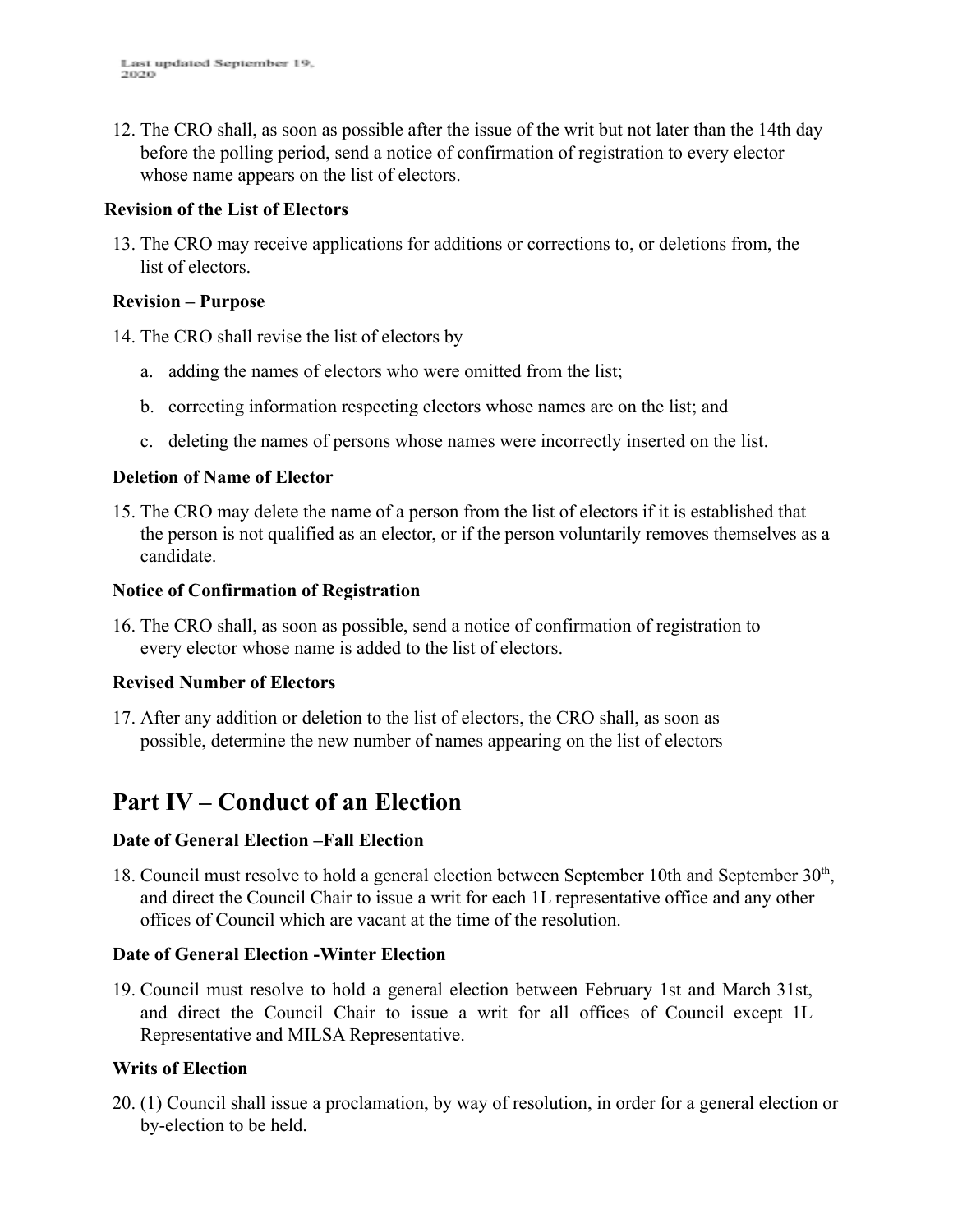#### **Contents**

(2) The proclamation shall:

- a. direct the Council Chair to issue a writ to the CRO for each office of Council to which the proclamation applies;
- b. fix the date of issue of the writ; and
- c. fix the opening day for voting at the election, which date must be no earlier than the 14th day and no later than the 50th day after the day on which the writ was issued.

#### **General Election**

- (3) In the case of a general election
- a. the date of issue of the writ shall be the same for all offices of Council
- b. the polling period shall be the same for all offices of Council; and
- c. the proclamation shall fix a date for the return of the writ to the Council Chair which date shall be the same for all of the writs.

#### **Withdrawal of Writ**

21. (1) The Council Chair may order the withdrawal of a writ for any office of Council for which the CRO certifies that by reason of a flood, fire or other emergency it is impracticable to carry out the provisions of this Policy.

(2) If the Council Chair orders the withdrawal of a writ, they shall issue a new writ of election for that office of Council as soon as it becomes practicable to carry out the provisions of this Policy.

#### **Vacancies and By-Elections**

22. (1) If an office of Council is vacant or becomes vacant following a general election, Council must direct the Council Chair to issue a writ for that office at the next reasonable opportunity.

(2) If the office of the MILSA Representative is vacant or becomes vacant following a general election, Council shall not direct the Council Chair to issue a writ for that office, but shall direct the Council Chair to inform the MILSA of the vacancy.

#### **Vacancy before Council meets after a general election**

23. (1) The Council Chair may issue a writ for the election of an office of Council to fill any vacancy that occurs, after a general election and before the first meeting of Council thereafter.

(2) The Council Chair may issue a writ for the election of an office of Council to fill any vacancy that is deemed to occur because a writ was returned to them stating that no candidate was declared elected because of the equality of votes.

#### **Deemed by-election**

(3) An election held in the circumstances set out in subsection (2) is deemed to be a by- election.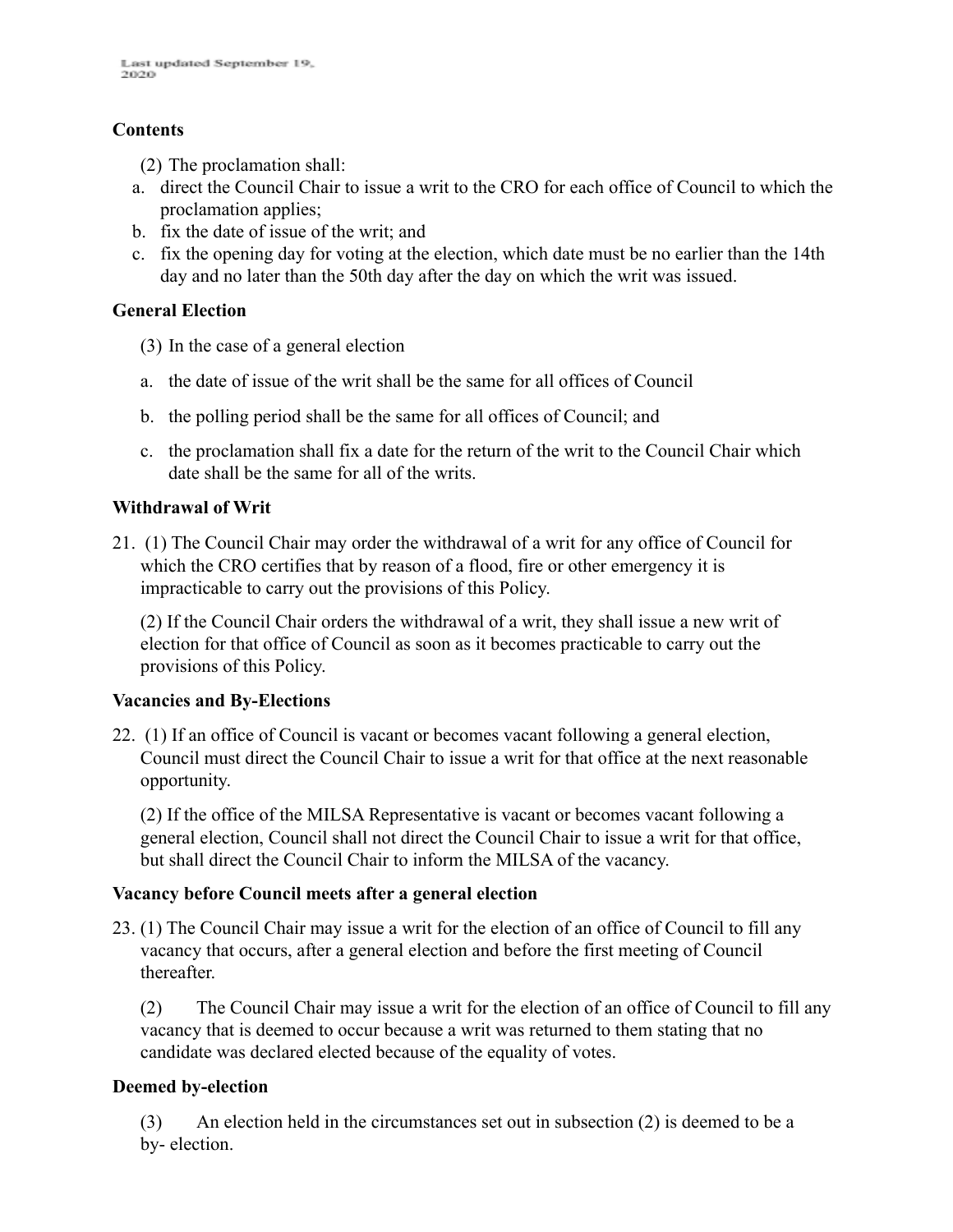#### **Date of by-election initiated by the Council Chair**

(4) If the Council Chair issues a writ under subsection (1) or subsection (2) they must fix the opening day for voting at the election for no earlier than the 14th day and no later than the 28th day after the day on which the writ was issued.

#### **Notice of Election**

- 24. (1) Within two days after the issue of the writ, the CRO shall issue a Notice of Election that indicates
	- a. The deadline for the receipt of nominations; and
	- b. The date of the polling period

(2) The CRO shall publish and distribute the Notice of Election such that it is freely accessible to the members of the Association.

#### **Return by Acclamation**

- 25. When, as of 4:00 pm, on the  $5<sup>th</sup>$  day before the polling period begins, the CRO has confirmed the nomination of only one candidate for an office of Council, the CRO shall
	- a. without delay declare the candidate elected by endorsing the return of the writ in the prescribed form on the back of the writ and returning it to the Council Chair; and
	- b. within 24 hours after the return of the writ, notifying the elected candidate.

#### **No nominations for office**

26. When, as of 4:00 pm, on the 5th day before the polling period, the CRO has not confirmed the nomination of any candidates for an office of Council, the CRO shall indicate that on the return of the writ.

#### **Holding of an Election**

27. When, as of 4:00 pm, on the 5th day before the polling period begins, the nomination of more than one candidate has been confirmed for an office of Council, an election shall be held.

#### **Notice of Acclamations and Contested Elections**

- 28. The CRO shall provide notice, by no later than 4:00pm on the 4th day before the polling period begins, of
	- a. the name of any candidate declared elected by acclamation and the office they were acclaimed to;
	- b. the names of all candidates running for office in a contested election as they will appear on the ballot; and
	- c. any other information the CRO believes would assist in facilitating an election or furthering an objective under this Policy.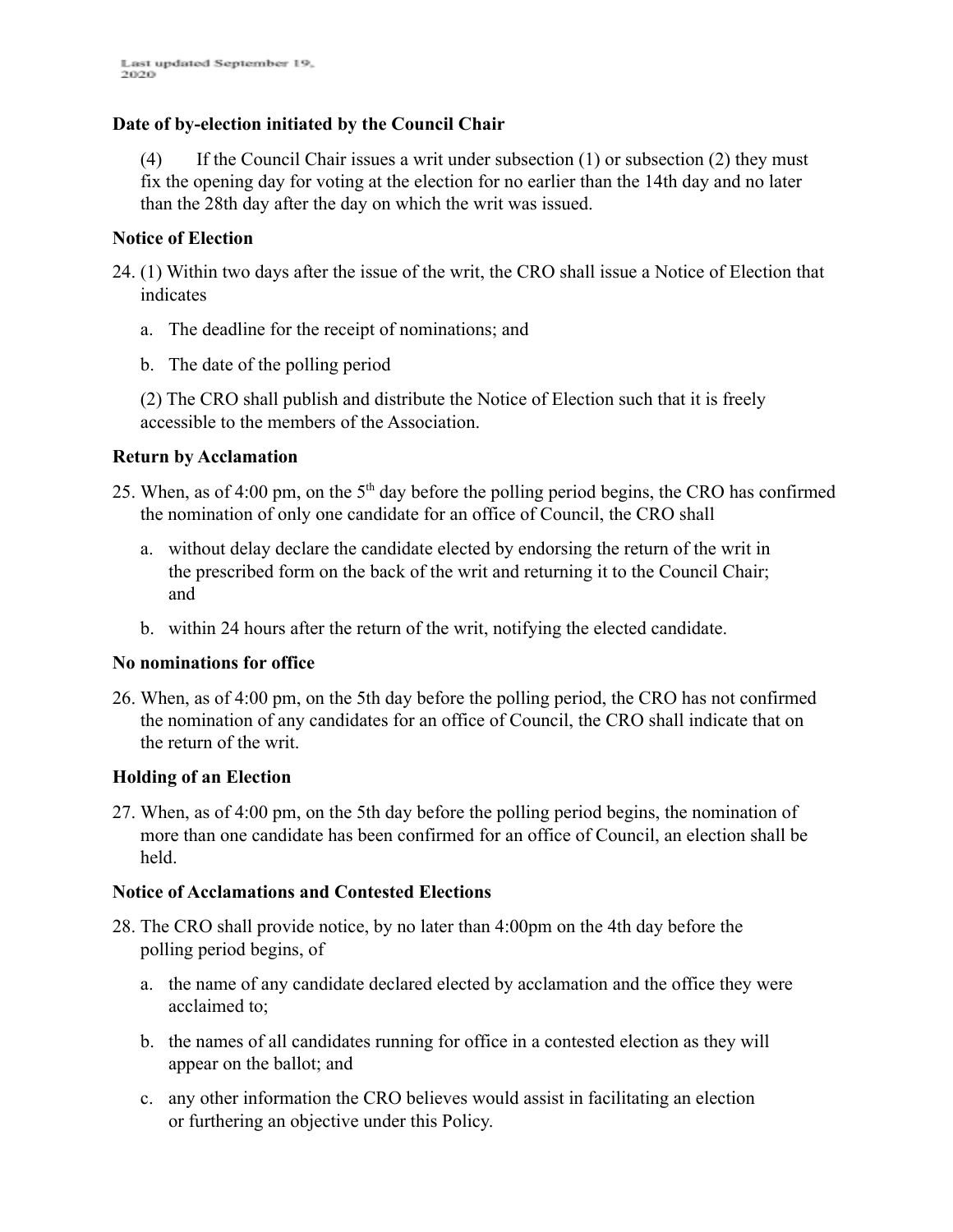# **Part V - Candidates**

#### **Ineligible Candidates**

29. The following persons are not eligible to be a candidate:

- a. a person who is not qualified as an elector or who is otherwise ineligible to vote for the position in which their nomination paper is filed;
- b. the Chief Returning Officer; and
- c. the Council Chair, for the year of their term as chair

#### **Nomination of Candidates**

#### **Manner of Nomination**

30. A nomination paper shall be in the prescribed form and include

- a. a solemn declaration, in the prescribed form, made by the prospective candidate of
	- i. their name,
	- ii. any other name by which they are commonly known and that he or she wishes to appear on the ballot instead of the name referred to in subparagraph (a);
- b. a statement signed by the prospective candidate consenting to the nomination; and
- c. the names, student numbers and signatures of at least 10 electors.

#### **Filing of nomination paper**

31. A prospective candidate shall file the nomination paper with the CRO at any time between the date of the issue of the Notice of Election and the close of nominations.

#### **Closing day for nominations**

32. The closing day for nominations shall be 7 days before the polling period begins.

#### **Hours of attendance**

33. (1) The CRO shall attend between 12:00 pm and 2:00 pm on the closing day for nominations at the MLSA office in order that the CRO may receive nominations for prospective candidates who have not yet filed their nomination papers.

#### **Closing of nominations**

(2) No nomination may be received from any person who enters the MLSA office after 2:00 pm on the closing day for nominations.

#### **Notice to candidate of confirmation or refusal**

34. (1) The CRO shall, not later than 24 hours after the nomination paper is filed, give the prospective candidate notice, in the prescribed form, of the confirmation of the nomination or of the refusal to accept the nomination.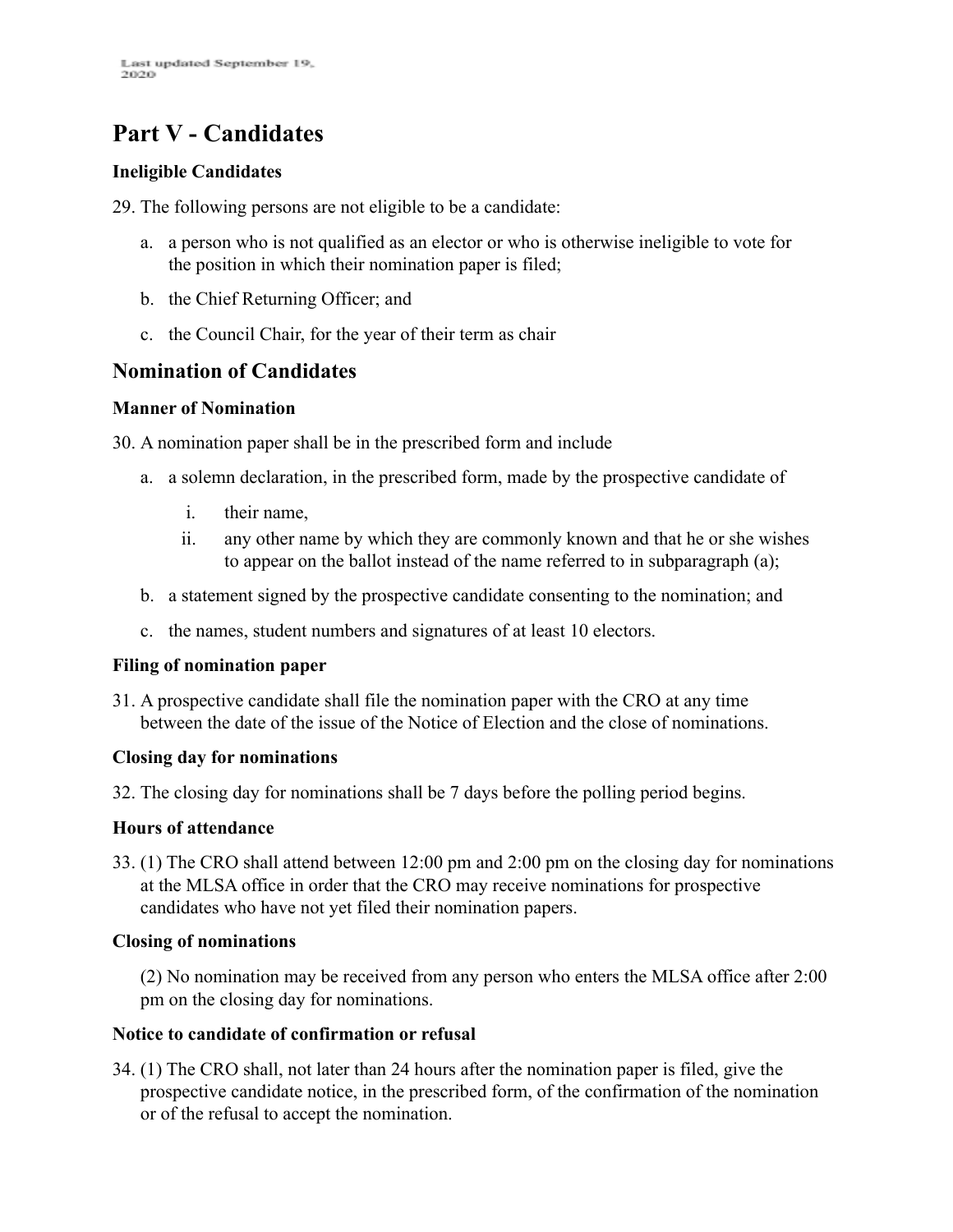#### **Verification of nomination papers**

(2) Before giving confirmation of a nomination or refusing to accept one, the CRO shall verify

- a. that the nomination paper is complete, having at least the number of signatures referred to in section  $30(c)$ ; and
- b. that the signatures referred to in section  $30(c)$  are those of electors who are entitled to vote.

(3) A nomination paper that the CRO has refused to accept may be replaced by another nomination paper or may be corrected if the new or corrected nomination paper is filed with the CRO by the close of nominations.

#### **Notice of nomination to electorate**

(4) Upon providing a perspective candidate with notice of the confirmation of their nomination, the CRO shall publish the name of the candidate and the office in which the candidate seeks to be elected to, in a manner which is freely accessible to the members of the Association.

#### **Name to appear on ballot**

35. The name referred to in section  $30(a)(i)$  shall be the name that appears on the ballot in respect of the prospective candidate, unless the candidate has provided an alternative name referred to in section 30(a)(ii), in which case that name shall appear on the ballot instead.

#### **Withdrawal of candidate**

36. (1) A candidate may withdraw at any time before 2:00 pm on the closing day for nominations by filing, in person, with the CRO a statement in writing to that effect signed by the candidate and witnessed by two electors.

#### **Consequences of withdrawal**

(2) When a candidate withdraws under subsection (1), any votes cast for the candidate at the election are void.

#### **Minor corrections**

37. A candidate may, before 5:00 pm on the closing day for nominations, provide in writing to the CRO any change that they wish to be made to their name as set out in the nomination paper.

#### **Votes for persons not properly nominated to be void**

38. Any votes cast for a person other than a candidate are void.

#### **Prohibitions**

#### **Ineligible candidate**

39. No person shall sign a nomination paper consenting to be a candidate knowing that they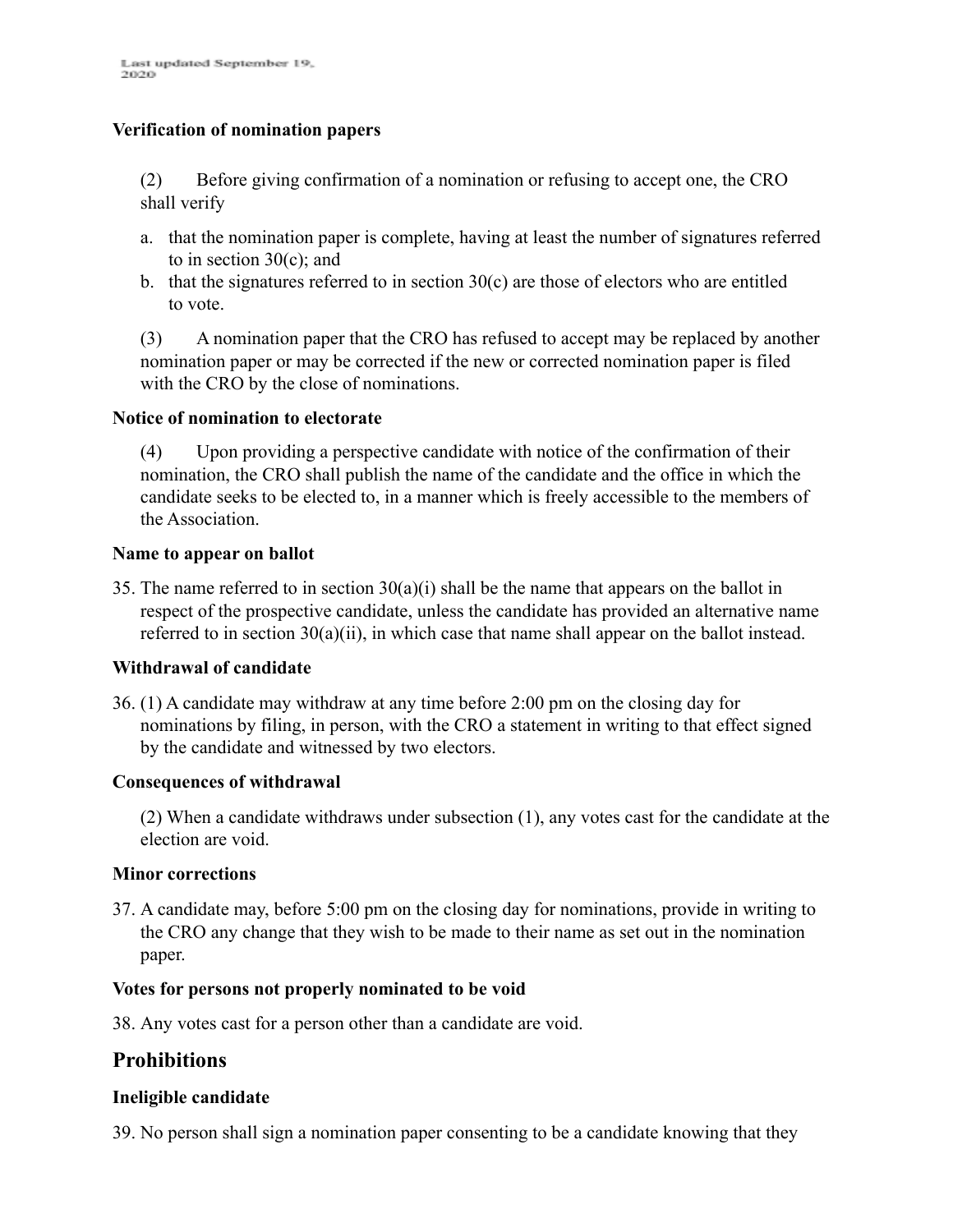Last updated September 19, 2020

are not eligible to be a candidate.

#### **Publishing false statement to affect election results**

- 40. No person or entity shall, with the intention of affecting the results of an election, make or publish, during the election period
	- a. A false statement that a candidate or a prospective candidate has violated the election policy or has been charged with or is under investigation for such an offence; or
	- b. A false statement about the citizenship, place of birth, education, professional qualifications or membership in a group or association of a candidate or a prospective candidate.

#### **Publishing false statement of candidate's withdrawal**

41. No person or entity shall publish a false statement that indicates that a candidate has withdrawn.

#### **Information on the ballot**

42. Ballots shall contain the names of candidates referred to in section  $30(a)(i)$  or section 30(a)(ii), as the case may be, and taken from their nomination papers, arranged alphabetically.

# **Part VI - Voting**

#### **Manner of Voting**

- 43. The CRO has discretion to choose the method of voting, provided that such method maintains the principle of the secret ballot and is consistent with the objectives of the Association, the Constitution, and the Election Policy.
- 44. If an elector is unable to cast a ballot using the chosen method of voting, the CRO shall take all reasonable steps to accommodate the elector and ensure their ballot is counted.

#### **Polling Period**

45. The polling period begins at 8:30 am on the day fixed by proclamation under section  $20(2)(c)$  or decided by the Council Chair under section 23(4), as the case may be, and ends at 4:00 pm the next day.

#### **Prohibitions in Relation to Voting**

46. (1) No elector shall

- a. vote or attempt to vote for a candidate in an election knowing that they are not eligible to do so; or
- b. induce or attempt to induce another elector to vote for a candidate knowing that the other elector is not eligible to do so; or
- c. influence or attempt to influence another elector to vote or refrain from voting, or to vote or refrain from voting for a particular candidate, during the election; or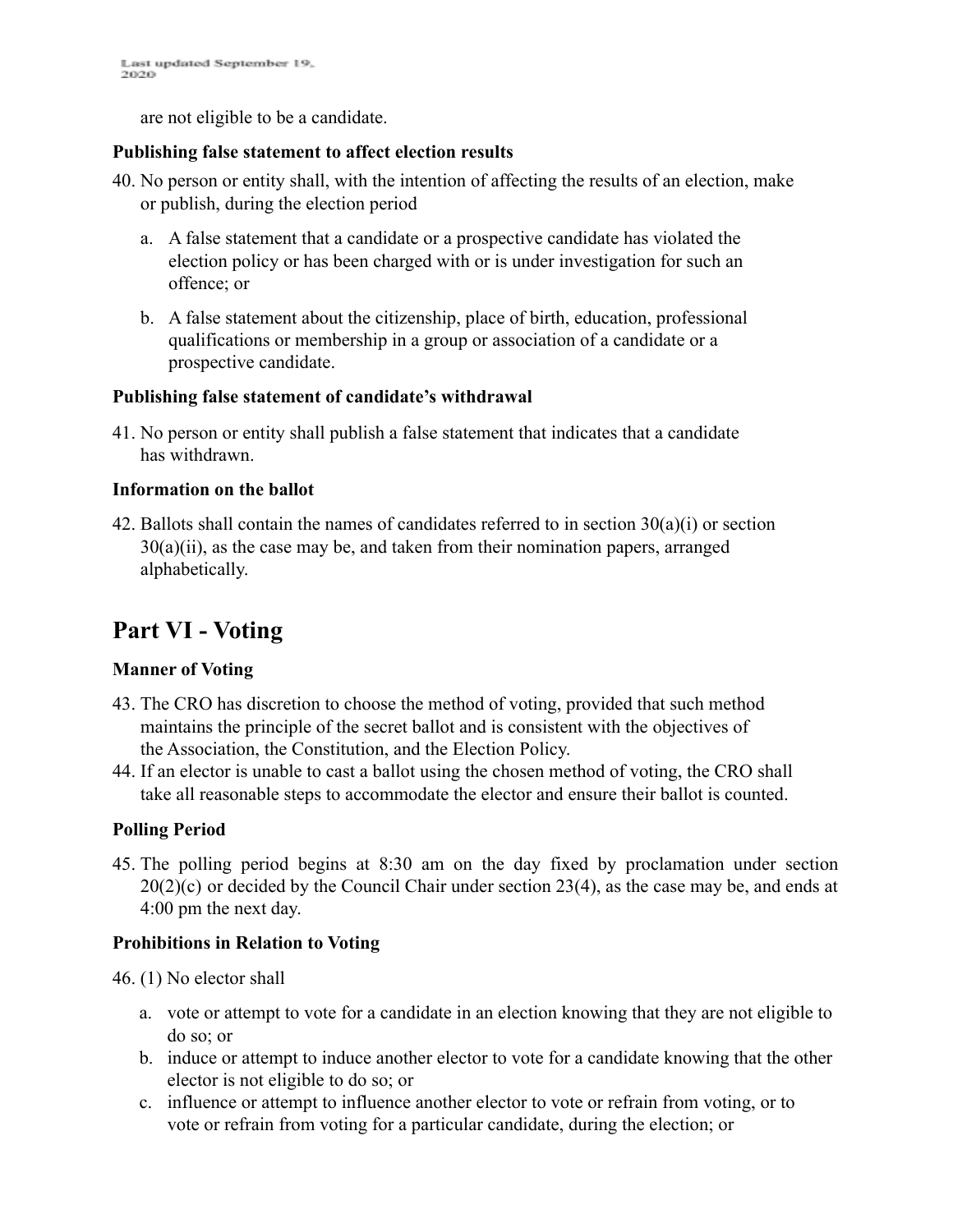d. prevent or attempt to prevent another elector from voting during an election.

#### **Exception**

(2) Section 46 does not apply to conduct falling within the scope of campaign activities or election advertising that is permitted by any rules promulgated by the CRO under section 56.

#### **Voting more than once -general election**

47. (1) No elector who has voted in a general election shall vote again, or attempt to vote again, in that general election.

#### **Voting more than once – by-election**

(2) No person who has voted in a by-election shall vote again, or attempt to vote again, in that by-election.

#### **Attempting to obtain information about elector's vote**

48. Except as provided by the MLSA Constitution and policies, or by the rules promulgated by the CRO, no elector shall attempt to obtain any information as to the candidate for whom any elector is about to vote or has voted.

#### **Counting Votes**

- 49. Immediately after the close of the polls, the CRO shall count the votes in the presence of
	- a. the Council Chair; and
	- b. any candidates or their representatives who are present.

#### **Validation of Results by the CRO**

50. After the CRO has counted the votes, they shall, in the presence of the Council Chair, validate the results of the vote; and

(2) Without delay after the validation of the results, the CRO shall prepare a certificate in the prescribed form that sets out the number of votes cast for each candidate

#### **Witnesses at validation**

51. Candidates and their representatives may attend the validation of the results.

#### **Release of vote counts barred save exceptions**

**52.** Vote counts will not be released to voters or the MLSA Membership, but candidates or their representative(s) may receive the validated vote breakdown (of their respective race only) from the CRO if requested. This must be communicated to the candidates whom request a breakdown.

**53.** The MLSA Executive and/or MLSA Council Chair may receive vote breakdowns of any and all MLSA elections from the CRO if requested. These documents are to remain privileged, with full general release barred.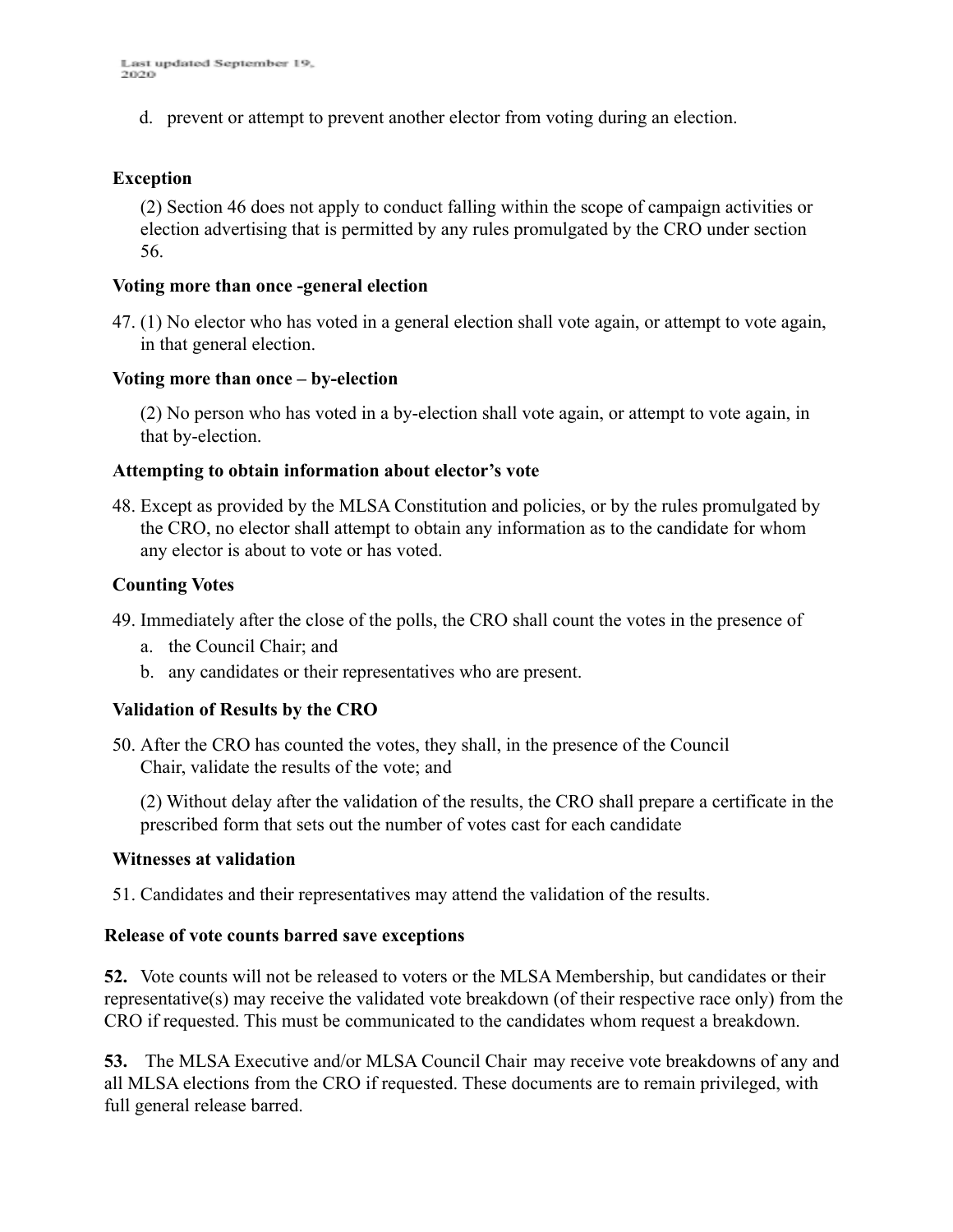#### **Return of the Writ**

#### **Return of elected candidate and publication of election results**

- 52. (1)The CRO, without delay after the completion of the validation of results, shall declare elected the candidate who obtained the largest number of votes by
	- a. completing the return of the writ in the prescribed form on the back of the writ; and
	- b. publishing the name of the candidate who was declared elected.

(2) In the case of 2L Representative or 3L Representative, the CRO, without delay after the completion of the validation of results, shall declare elected the two candidates who obtained the largest number of votes by

- a. completing the return of the writ in the prescribed form on the back of the writ; and
- b. publishing the names of both candidates who were declared elected.

#### **Equality of Votes -Single Office**

(3) If there is an equality of votes between the candidates with the largest number of votes, the CRO shall indicate that on the return of the writ.

#### **Equality of Votes – Multiple Offices**

(4) In the case of 2L Representative or 3L Representative, if there is an equality of votes between three or more candidates with the largest number of votes, or otherwise an equality of votes between two or more candidates with the second most amount of votes, the CRO shall indicate that on the return of the writ.

#### **Procedure on receipt of return by the CRO**

53. The Council Chair, on receiving each return of the writ, shall indicate, in a book kept by the Council Chair for the purpose, that they received it.

#### **Equality of Votes**

- 54. If the return of the writ indicates an equality of votes between the candidates with the largest number of votes or second largest number of votes, as the case may be, the CRO shall without delay
	- a. prepare and send to the Council Chair or, if none, two members of Council, as the case may be, a report stating that no candidate was declared elected in that race because of the equality of votes; and
	- b. publish the names of the candidates between whom there was an equality of votes, and notice that as no candidate was declared elected in that race because of the equality of votes, a by-election will be conducted under section 23(2) of this policy.

#### **No candidate elected due to no nominations**